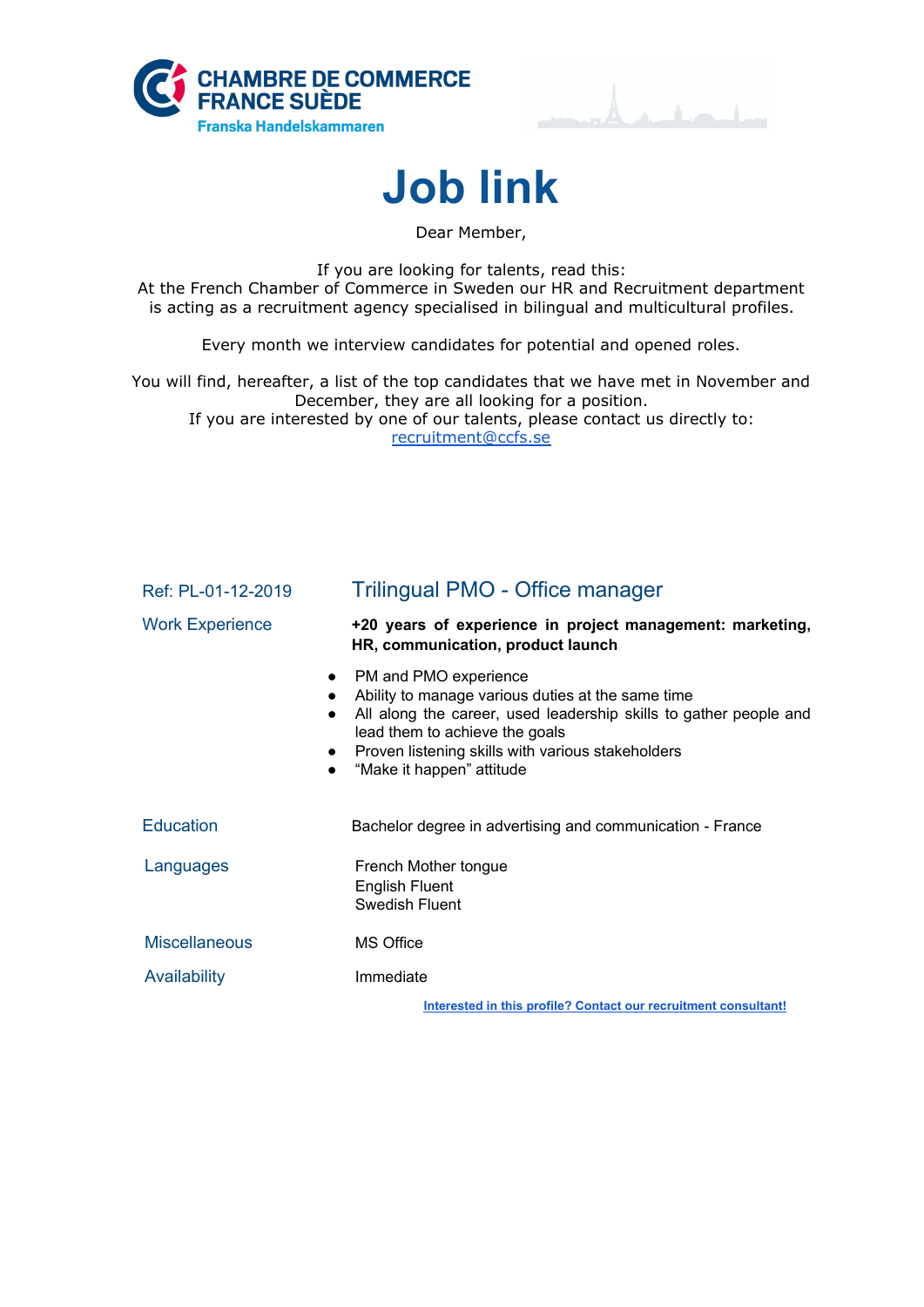COMMERCE DE COMMERCE Franska Handelskammaren



| Ref: SL-02-12-2019     | Sustainability specialist in FMCG industry                                                                                                                                                                                                                                                                                                                                                |
|------------------------|-------------------------------------------------------------------------------------------------------------------------------------------------------------------------------------------------------------------------------------------------------------------------------------------------------------------------------------------------------------------------------------------|
| <b>Work Experience</b> | +8 years of experience in CSR to help business to make a<br>positive impact on the world                                                                                                                                                                                                                                                                                                  |
|                        | • Proven ability to be impactful with various stakeholders: NGOs,<br>public and private sectors, citizens, farmers, local actors and<br>european experts.<br>Priorities and road map definition, trainings to embed sustainability<br>$\bullet$<br>in brands and organizations.<br>Creator of CSR trainings and mentor for start-ups<br>Proven experience in marketing (10y)<br>$\bullet$ |
| <b>Education</b>       | Master degree in marketing and international business (business<br>School) - France                                                                                                                                                                                                                                                                                                       |
| Languages              | French Mother tongue<br><b>English Fluent</b><br>Swedish Beginner                                                                                                                                                                                                                                                                                                                         |
| <b>Miscellaneous</b>   | Office<br>Audacity (Podcast)<br>Photoshop                                                                                                                                                                                                                                                                                                                                                 |
| Availability           | Less than one month                                                                                                                                                                                                                                                                                                                                                                       |
|                        | Interested in this profile? Contact our recruitment consultant!                                                                                                                                                                                                                                                                                                                           |